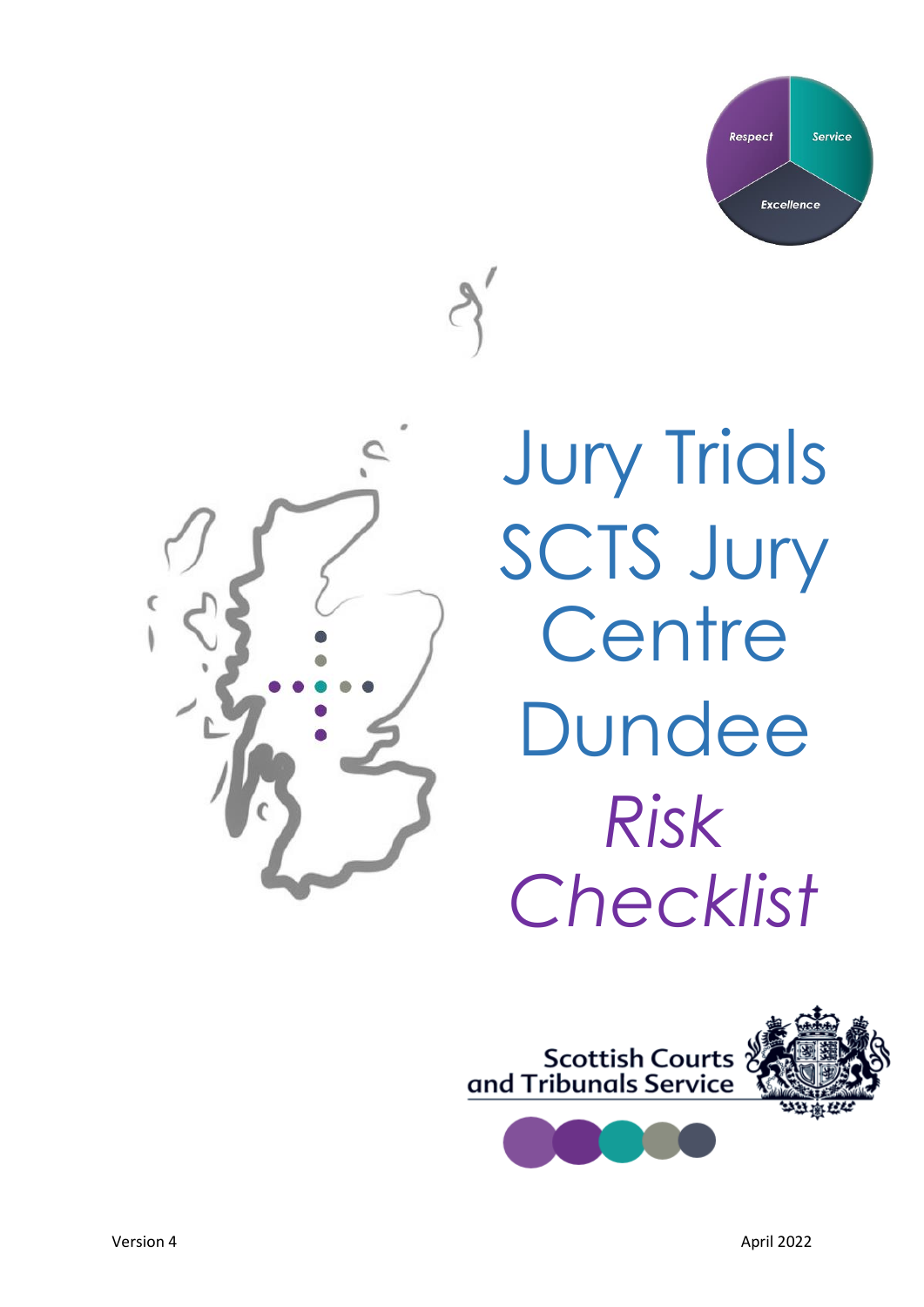## **Introduction**

Whilst the risks posed by COVID-19 are now more controlled than in earlier phases of the pandemic, we continue to put the health and safety of all those using Scotland's courts and tribunals first. Our arrangements remain under review to ensure they reflect changing guidance and circumstances.

|                           | <b>Conditions to be met</b>                                                                                                                                                 | <b>Desirable</b><br>/Essential | <b>Physical Distancing</b><br>& Public Health<br><b>Adherence</b> |              | <b>Comments / Notes</b>                                                                                                                                                                                                             |  |  |  |
|---------------------------|-----------------------------------------------------------------------------------------------------------------------------------------------------------------------------|--------------------------------|-------------------------------------------------------------------|--------------|-------------------------------------------------------------------------------------------------------------------------------------------------------------------------------------------------------------------------------------|--|--|--|
| Ref                       |                                                                                                                                                                             | (D/E)                          | $\mathsf{In}$<br>place                                            | Not in place |                                                                                                                                                                                                                                     |  |  |  |
|                           |                                                                                                                                                                             |                                | <b>Section A: Jurors</b>                                          |              |                                                                                                                                                                                                                                     |  |  |  |
| A.1                       | There is a Juror Assembly Area or suitable<br>secure room where jurors can assemble.                                                                                        | E                              |                                                                   | $\mathsf{x}$ | Assembly area not required as jurors directed to their seat<br>by SCTS reception staff on arrival.                                                                                                                                  |  |  |  |
| A.2                       | There is a separate jury entrance.                                                                                                                                          | D                              | X                                                                 |              | All jurors will enter through the main entrance/ exit. This is<br>staggered with the assistance of security staff. They are then<br>met by the reception staff in the upstairs foyer where they<br>are directed to their jury room. |  |  |  |
| A.3                       | Appropriate advice and signage are in place to<br>promote respect for each others' personal<br>space and the avoidance of overcrowding in<br>toilet/rest/refreshment areas. | Е                              | X                                                                 |              | Updated April 2022                                                                                                                                                                                                                  |  |  |  |
| A.4                       | Adequate facilities for jurors to store their own<br>refreshments and personal belongings.                                                                                  | E                              | x                                                                 |              | Personal belongings remain with the juror throughout the<br>trial proceedings                                                                                                                                                       |  |  |  |
| A.5                       | There is car parking on site or nearby.                                                                                                                                     | D                              | X                                                                 |              |                                                                                                                                                                                                                                     |  |  |  |
| A.6                       | Hand sanitisers and cleaning materials are<br>available for use, including during the trial.                                                                                | E                              | X                                                                 |              |                                                                                                                                                                                                                                     |  |  |  |
| A.7                       | Jury notices will be available on each juror seat<br>the day before trial.                                                                                                  | E                              | x                                                                 |              | Guidance issued in advance to all potential jurors and juror<br>packs are provided to jurors on the day of trial.                                                                                                                   |  |  |  |
| A.8                       | There is a clear line of sight to the main screen<br>for all jurors.                                                                                                        | E                              | x                                                                 |              |                                                                                                                                                                                                                                     |  |  |  |
| <b>Section B: General</b> |                                                                                                                                                                             |                                |                                                                   |              |                                                                                                                                                                                                                                     |  |  |  |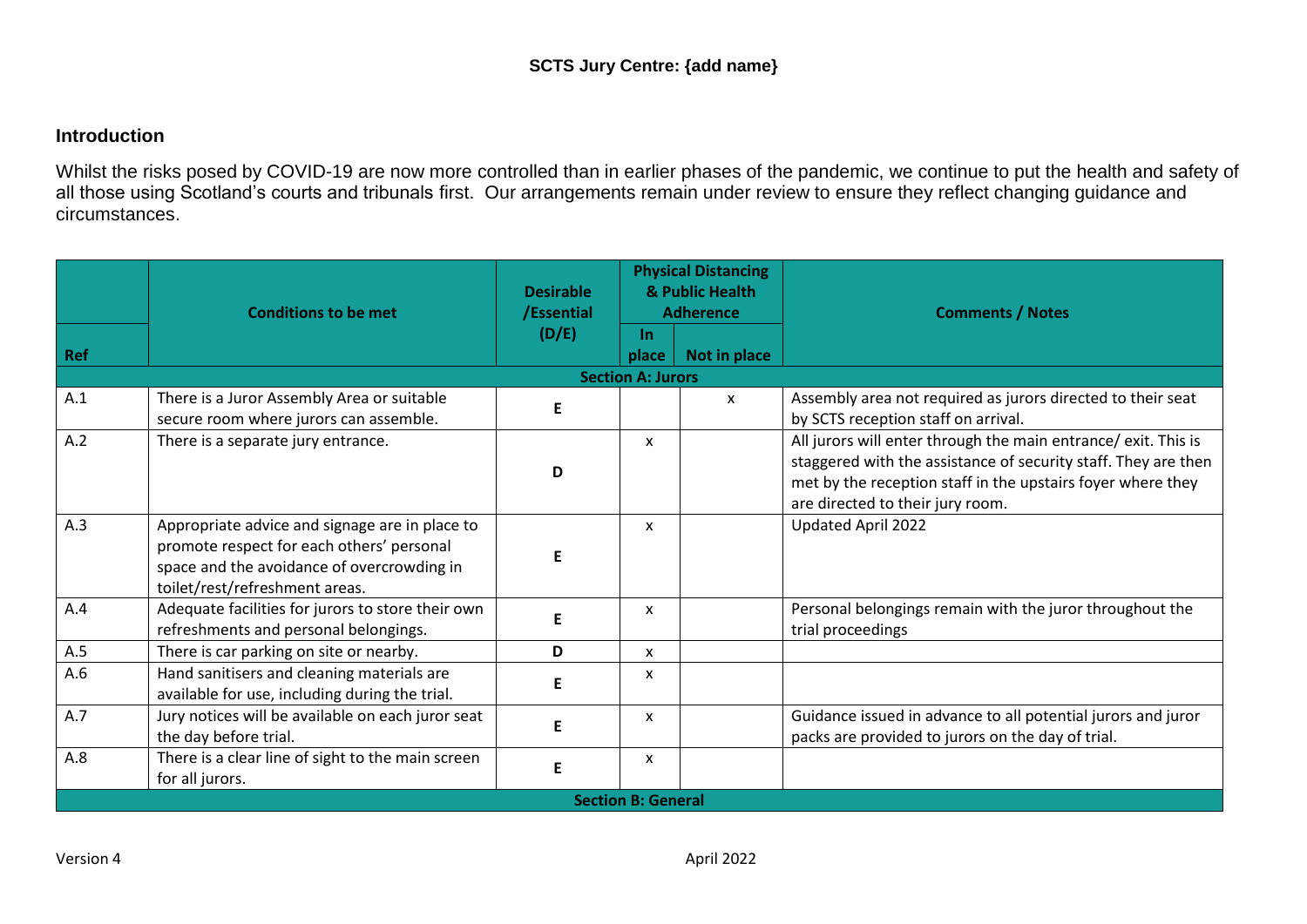| B.1                                     | Appropriate access to hand sanitisers for the<br>duration of a trial for staff and jurors.                                                                                       | E  | X            | Individual hand sanitiser are provided for all jurors at their<br>seating area. Hand sanitising stations are also available<br>throughout the jury centre.                                                                                                                                                                           |  |  |
|-----------------------------------------|----------------------------------------------------------------------------------------------------------------------------------------------------------------------------------|----|--------------|--------------------------------------------------------------------------------------------------------------------------------------------------------------------------------------------------------------------------------------------------------------------------------------------------------------------------------------|--|--|
| B.2                                     | Confirm that jury rooms are served by a fully<br>functioning AHU (Air Handling Unit) and that<br>the room has a mechanical air management<br>system which has no current issues. | E. | X            | HVAC (Heating Ventilation and Air Conditioning) systems are<br>regularly serviced and maintained to ensure they are in good<br>and safe working condition. Filtered fresh air through newly<br>serviced HVAC in every screen, no air is recirculated.<br>All statutory testing is in place and systems are operating as<br>designed. |  |  |
| B.3                                     | Jurors are provided with water and lunch.                                                                                                                                        | E  | $\mathsf{x}$ |                                                                                                                                                                                                                                                                                                                                      |  |  |
| B.4                                     | There are the required number of Fire Safety<br>Officers and First Aiders on site.                                                                                               | E  | X            | Odeon staff have trained first aiders and fire officer's onsite<br>each day.                                                                                                                                                                                                                                                         |  |  |
| B.5                                     | Site checklist is discussed with front of house<br>staff - checks adhered to.                                                                                                    | E  | X            |                                                                                                                                                                                                                                                                                                                                      |  |  |
| <b>B.6</b>                              | COVID hygiene and cleaning guidance is<br>adhered to.                                                                                                                            | E  | X            | Full clean is done each night once Jurors have left. The SCTS<br>Staff also adhere to hygiene and cleaning guidance by<br>ensuring packs, hand sanitisers, all seating and tables, touch<br>points are also cleaned after each day.                                                                                                  |  |  |
| B.7                                     | Public transport confirmed as operating.                                                                                                                                         | E  | X            |                                                                                                                                                                                                                                                                                                                                      |  |  |
| <b>B.8</b>                              | Appropriate health and safety signage and<br>posters displayed in public areas.                                                                                                  | E  | X            |                                                                                                                                                                                                                                                                                                                                      |  |  |
| <b>B.9</b>                              | Disposable face coverings are available for<br>jurors if they do not have their own and wish to<br>use one.                                                                      | E  | x            |                                                                                                                                                                                                                                                                                                                                      |  |  |
| <b>Section C: Police &amp; Security</b> |                                                                                                                                                                                  |    |              |                                                                                                                                                                                                                                                                                                                                      |  |  |
| C.1                                     | Arrangements are in place for security and<br>police presence.                                                                                                                   | E  | X            | The jury centre has appropriate levels of security officers on<br>site. Security undertake a hands-off search of each juror.                                                                                                                                                                                                         |  |  |